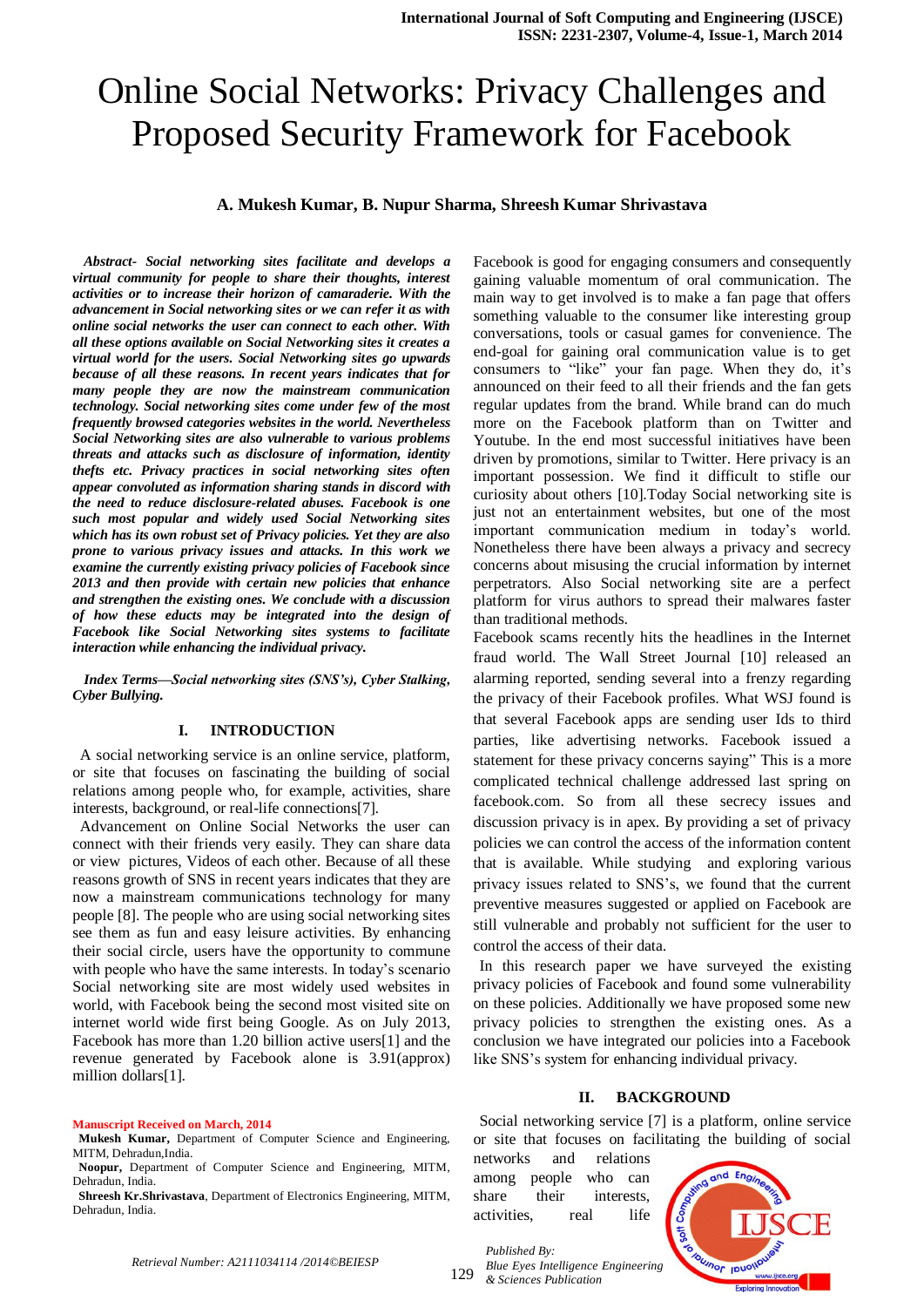connections. A social network service consists of a representation of each users profile, his/her social links, and a variety of additional services. Social network service usually means an individual-centered service whereas online community services are group centered. Geocities was the first web-based social networking site develop in 1994. In 1995 THEGLOBE.COM emerged allowing users to publish their content and interact with the other users sharing same interests. In 1997 AOL INSTANT MESSANGER was launched which popularized the concept of instant messaging. SIXDEGREES.COM was also launched in the same year which allowed users to create their individual profiles and listing friends.

Friendstar was the real breakthrough in the field of social networking. Launched in 2002, Friendstar was the pioneer of using the concept of online networking between the real friends. In 2003 MYSPACE was launched which was a Friendstar clone at the initial phase but still popular in those years. In 2004, Harvard University launched as a way of connecting all the U.S. college students launch FACEBOOK.

Many type of Social networks available. This fact sheet examines privacy and security implications of using a few of them. While this fact sheet does not address every type of social networks, many of the security and privacy recommendations are applicable to other type of networks.

- Personal Networks-This networks permit users to create detailed online profiles and connect with other users. These involve users to share one's gender, age, employment, personal contact information as well as file and links to music, photos, videos where sharing person is authorized or not.
- Status Update Networks- These are designed to permit users to post short status updates in order to communicate with other users rapidly. For example, Google Buzz Twitter. There may be privacy settings to restrict access to status updates.
- Location Networks- With the advent of GPS-enabled cellular phones, location based networks are gaining popularity. These networks are designed to broadcast one's real-time location, either public information or as an update viewable to authorized contacts. Some examples include Brightkite, Foursquare, Loopt and Google Latitude.
- Content -Sharing Networks- This is a sharing based social networks which is designed to share music, photograph, videos. When these websites introduce the ability to create personal profiles, establish contacts and interact with other users, they become social networks. Some popular content sharing networks are Flickr, Youtube, thesixtyone.
- Shared-Interest Networks- Some social networks are built for a common interest for specific group of people. These are slanted toward a common subset of individual, such as those having common hobbies. Educational backgrounds, religious views, political affiliations, sexual orientations or other defining interests. Examples include LinkedIn, Goodreads Black Planet and Gay.com.

## III. PRIVACY ISSUES IN SOCIAL NETWORKING **SITES**

Social networking sites can control accessing users to their own profile but they cannot control what others may represent about them. Friends can sometimes disclose more information about the users than they should, hence we can say them untrustworthy. Concept of third party application in today's SNS's also pose severe privacy threat. Without allowing the permission to access all of their public and private data, SNS's users cannot add an application to their profile. Facebook additionally gives third parties second degree access, for example when Robert installs a third party application it can also request information about his friends and network members. It is shown that only 9.3% of Facebook application require access to private data[3]. Advertising is the main source of income in most of the SNS's including Facebook. These SNS's allow merchants and third parties to take advantage of user information without their agreement. Some important privacy issues in Social networking sites are<sup>[1]</sup>

- SNS's currently available today does not aware use of the risks of revealing their personal information
- The privacy tool are very complex to understand and to use them due to which people feed up and they end up doing nothing.
- Users can control who can access what in their profile but cannot control what others reveal about you.
- Privacy tools or options can provide options with "Friends" ," Friends of Friends" or "Everyone", with Facebook providing much more facility to customize number of options according to which friends can access particular part of the data, but it is not yet simplified[3].
- With the third party integration it becomes more risky that your information is being shared among various marketers i.e. they may collect your email address from these sites to target you as an audience for their product.[2]

These were few of the privacy issues related to SNS's. By identifying these issues and studying the existing solutions we proposed a privacy framework that will cover most of the points which are not mentioned in the previous research work and yet not implemented in the Social networking sites.

# *A. Privacy Threats*

According to Bonneau et al. [6], SNS's with enhanced privacy policy have better functionality as well as higher growth rate. They also observed that long time standing SNS's have more extensive privacy methods as compare to newer ones. So it can be concluded that people are more interested in joining SNS's having extensive privacy policy. Threats regarding privacy issues are classified as follows:

 **Browsing User Activities-** Public personal information on users profile is vulnerable to be downloaded by third parties such as search engines and social network aggregators and simultaneously there is a risk of developing history record of each user over

time. Furthermore information about user's online behaviour like visited



*Blue Eyes Intelligence Engineering & Sciences Publication* 

*Published By:*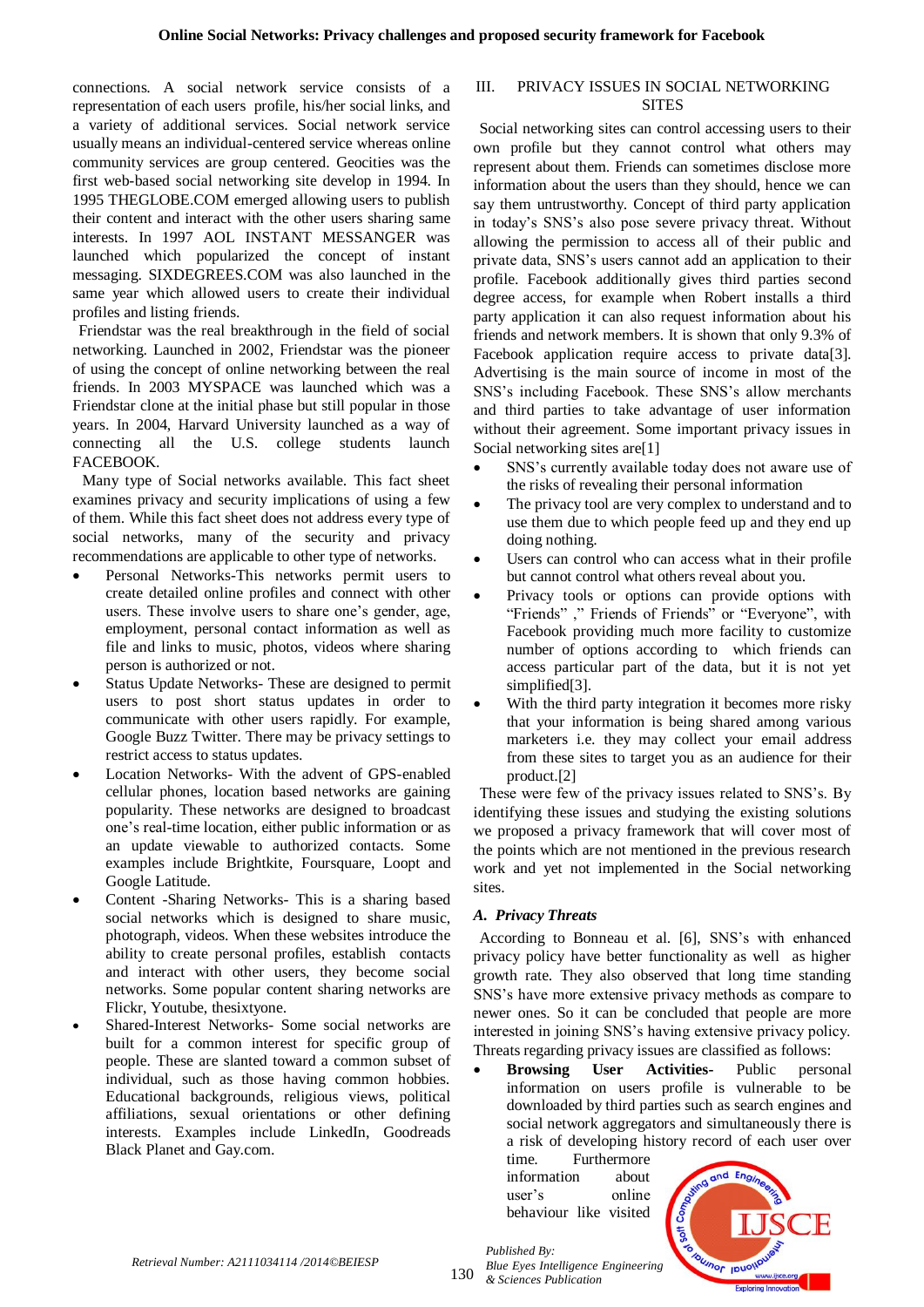profiles and also the specification of network settings such as IP address of user's machine may be monitored and logged by Internet Service Provider(ISP) and other similar third parties.

- **Disclosing User's Identity-** SNS's encourages users to share a profile image. As a result there is a risk that technologies like Content Based Image Retrieval(CBIR) by inspecting the specification of an image could reveal details such as place from which the image was taken. Many people may not be aware of the usage of their personal images or videos by other users within SNS's. As in most SNS's users are able to share any images or videos regardless of who is in the images or videos. Therefore there is a high risk of exposing user identity and location even sometimes without their knowledge.
- **Cyber-Stalking, Cyber-bullying, harassing, Slandering-** The most ideal privacy level is sharing information to only user's friend or group of users. This rule is however vulnerable to cybercriminals who pretend themselves as a friend using fake name and gain access to all information shared by nave users. Many participants desire to be connected to more users and groups which make them insecure to cyber stalking, cyber bullying, harassing.
- **Eavesdropping-** Millions of users everyday connect to SNS's from mobile devices. It is also expected that many users connect to the Internet from public places through vulnerable wireless access points. Most current SNS's provides insecure communication layer and as a result of these vulnerabilities there is a risk of capturing the transmitted data by sniffing tools.

## *B. Requirements in Privacy*

Crutz defines privacy as a due that enables users to have 1. Control of disclosures 2. Control of personal data 3. The right of being left alone. Additionally Cutillo et al[12] state that an ideal SNS's should fulfil the following privacy requirements[12]:

- **End-To-End Confidentiality-** All interactions are needed to be confidential and only sender and receiver should have access to the data.
- **Privacy-** Personal information of a user should not be disclosed to any party apart from these explicitly mentioned by the user.
- **Access Control-** User should be able to manage access control of their profiles as well as attributes of their profiles.
- **Authentication-** For satisfying the previous requirement receiver of a message should be able to authenticate the sender of the message.
- **Data Integrity** For each swapped message whether it is a response or a request, original authentication and also modification detection are needed to be performed.
- **Availability** Public data has to be always accessible and all messages should be delivered in time.

## IV. PROPOSED TECHNIQUES

To best of our knowledge, the current researches do not solve all the privacy risks in SNS's. The focus is on interaction and sharing information between users and concern about users privacy. Solution provide the complete

privacy framework that is not applicable to the existing SNS's but are applicable when someone builds a new Social Networking Site, then we can use those privacy policies. Based on the above discussion of threats in SNS's our research is on three things:

- 1. Exploring Facebook existing privacy policies.
- 2. Finding vulnerability in existing privacy policy.
- 3. Proposed enhanced privacy policies that will compete with the existing ones as best as possible.

The enhanced privacy policies that we have proposed and implemented is discussed in the next subsection:

#### *A. Proposed Privacy Policies*

Here we propose certain privacy policies that serve as a resolution for the privacy issues identified in previous section

**Policy number 1-**If a person tags a user on his/her image then user has two options viz. like or unlike. As per new policy, if a user likes the tag then it will appear on user's profile and if he unlike the tags then the tag will completely removed from SNS's like Facebook i.e, no other user will be able to see it.



**Fig.3.1 Image Tagging Policy**

**Reason**:- User can control the information or access to his data but cannot control what other reveal about him. **Policy number 2-** Disable right click on the image



**Fig 3.2 Right Click Disable policy**

**Reason:-** The reason for above point is that today we have many tools for editing images. If a user uploads an image and an intruder or friends downloads the image and edit it into something inappropriate then they will harm the reputation of the particular user**.**

Policy number 3-Provide the user with an option to customize on "Who can post on a user's wall and from whom he/she want to get updates".



131

*Published By:*

*& Sciences Publication*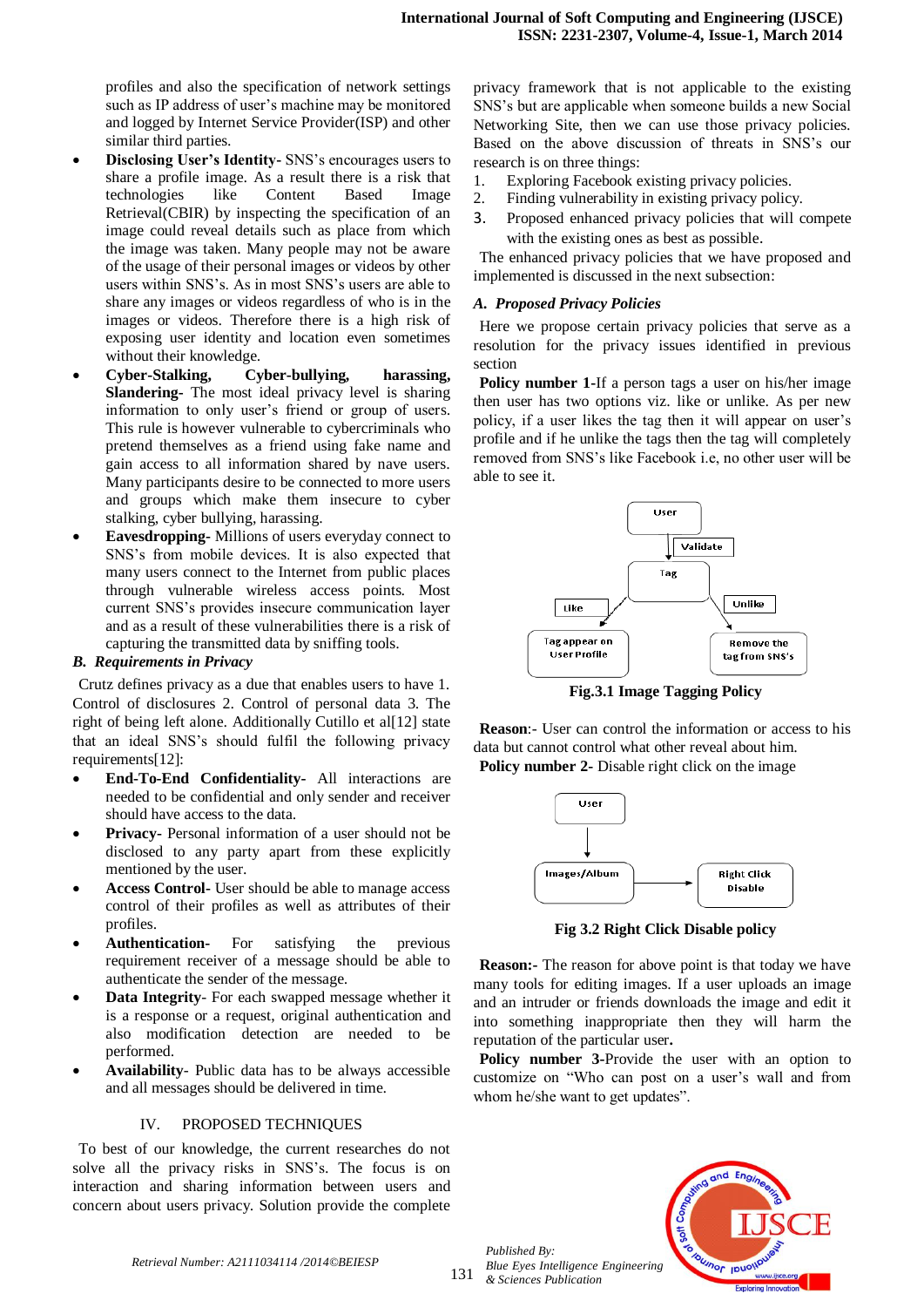

**Fig 3.3 Wall Post and Updates Policy**

**Reason:-** Today's SNS's like Facebook provides many options to customize Privacy settings however within that it does not provide the facility to customize, who can post on a user's wall and from whom he/she want to get the updates. There may be people who can post inappropriate content on a user's profile, which needs to be controlled.

Policy number 4- If there is an application which needs our E-mail address to be used, then we should get a warning/notification before proceedings forward so that if we want to proceed we can say Yes otherwise No.



**Fig 3.4 Third Party Application Policy**

**Reason:-** Having the third party integration it becomes difficult to identify that any App is using which part of our data and we blindly allow access to these kinds of Apps. As it's aftermath our private information may get disclosed. Email address is considered as one of the critical data which many business require, to target a specific audience and to increase their productivity.

**Policy Number 5-** Wall Post screening/ filtering for contents being posted by friends is currently not an option for any Facebook user however it becomes a critical and needful requirement in certain scenarios



#### *Retrieval Number: A2111034114 /2014©BEIESP*

## **Fig 3.5 Access Customization on Tagged Images Policy**

**Reason:-** By accepting a person as a friend we allow them to post contents on our wall. However there may be casual friends of a user in his/her profile who may not be trusted. There may be occasions when they may post something which is abusive or obscene, inappropriate. To overcome this problem we propose to use a pool of certain keywords that should be used to screen any content posted by a friend on user's wall.

**Policy number 6-** Option to customize the visibility of comments on the post.



**Fig 3.6 Visibility of Comment Policy**

**Reason:-** The friends who are not friends with each other should not be able to view each other's comments on a post updated by their common friend.

Policy number 7- Option to customize the visibility of post on other user's wall.



**Fig 3.7 Visibility of Post policy**

**Reason:**- When we post any message on a user's wall then

the visibility of that post is governed as per the privacy policies of the user on



132 *Blue Eyes Intelligence Engineering & Sciences Publication* 

*Published By:*